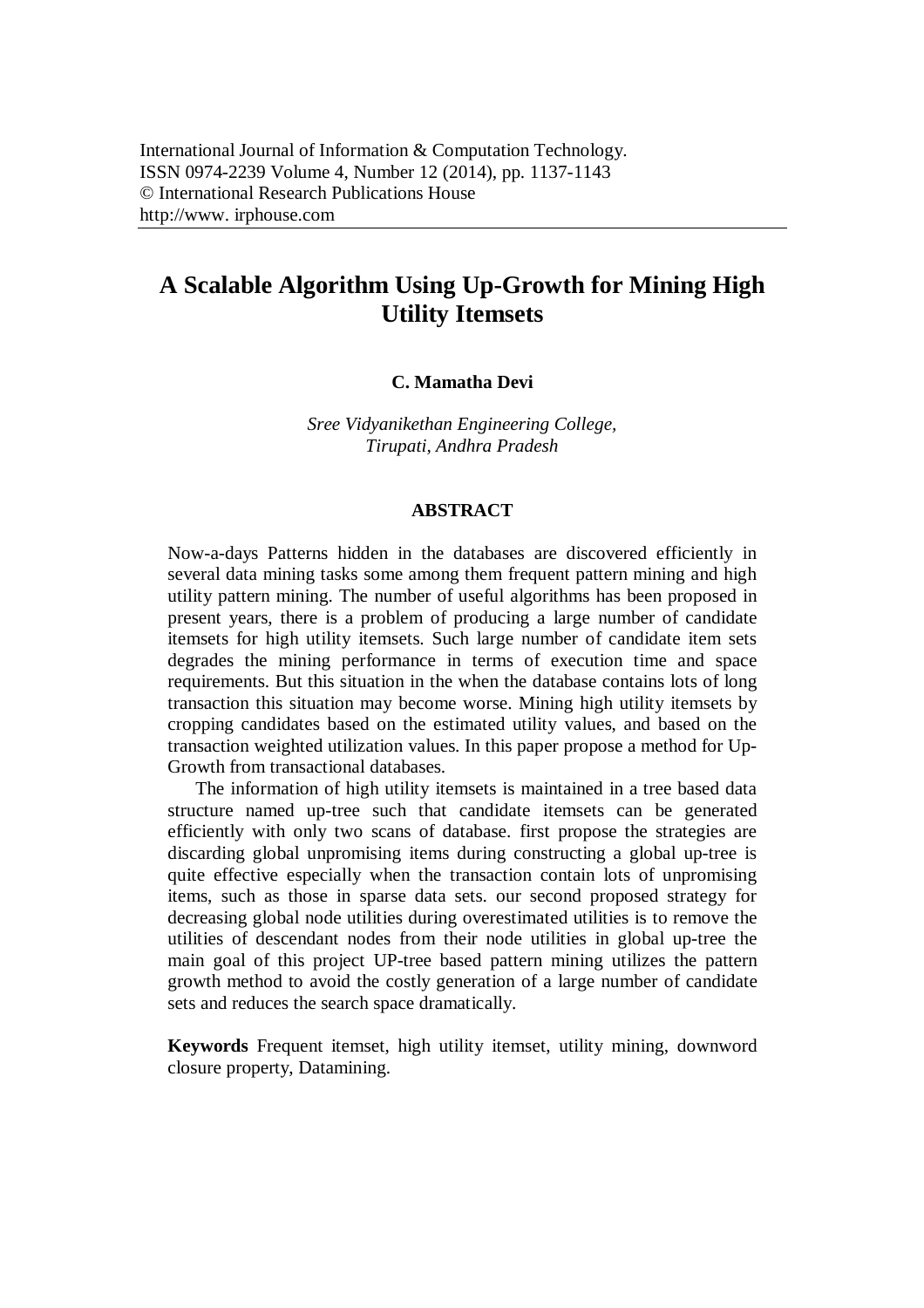# **1. Introduction**

Frequent patterns are itemsets, subsequences, or substructures that appear in a data set with frequency no less than a user-defined threshold. For example, a set of items, such as milk and bread, that appear repeatedly combined in a transaction data set, is a frequent itemset. Sequences that contain another sequence, such as buying first a PC, then a digital camera, and then a memory card, if it occurs frequently in a shopping history database, is a (*frequent*) sequential pattern. A substructure can refer to different structural forms, such as subgraphs, subtrees, or sublattices, which may be combined with itemsets or subsequences. If a substructure occurs repeatedly in a graph database, it is called a (frequent) structural pattern. Finding frequent patterns plays an essential role in mining associations, core relations, and many other interesting relationships among data. Frequent pattern mining for market basket analysis in the form of association rule mining. Market basket analysis might tell a retailer that customers often purchase shampoo and conditioner with each other, so putting both items on promotion at the same time would not create a significant increase in profit, while a promotion involving just one of the items would likely drive sales of the other

# **Apriori-based approach***:*

Apriori-based frequent substructure mining algorithms share near characteristics with Apriori-based frequent itemset mining algorithms. the search for frequent graphs starts with graphs of small "size", and proceeds in a bottom-up manner. at each iteration, the size of newly finding frequent substructures is increased by one. The AGM algorithm uses a vertex-based candidate generation method that increases the substructure size by one vertex at each iteration. Two size-*k* frequent graphs are joined only when the two graphs have the same size-*(k* 1*)*



# **II. UTILITY MINING**

Mining high utility itemsets from Transactional databases refers to finding the itemsets with high profit utility of an items in transactional databases Consists of two aspects.

External utility Importance of different items is called external utility or unit profit value. Internal utility

Importance of items in transactions is called internal utility or support count.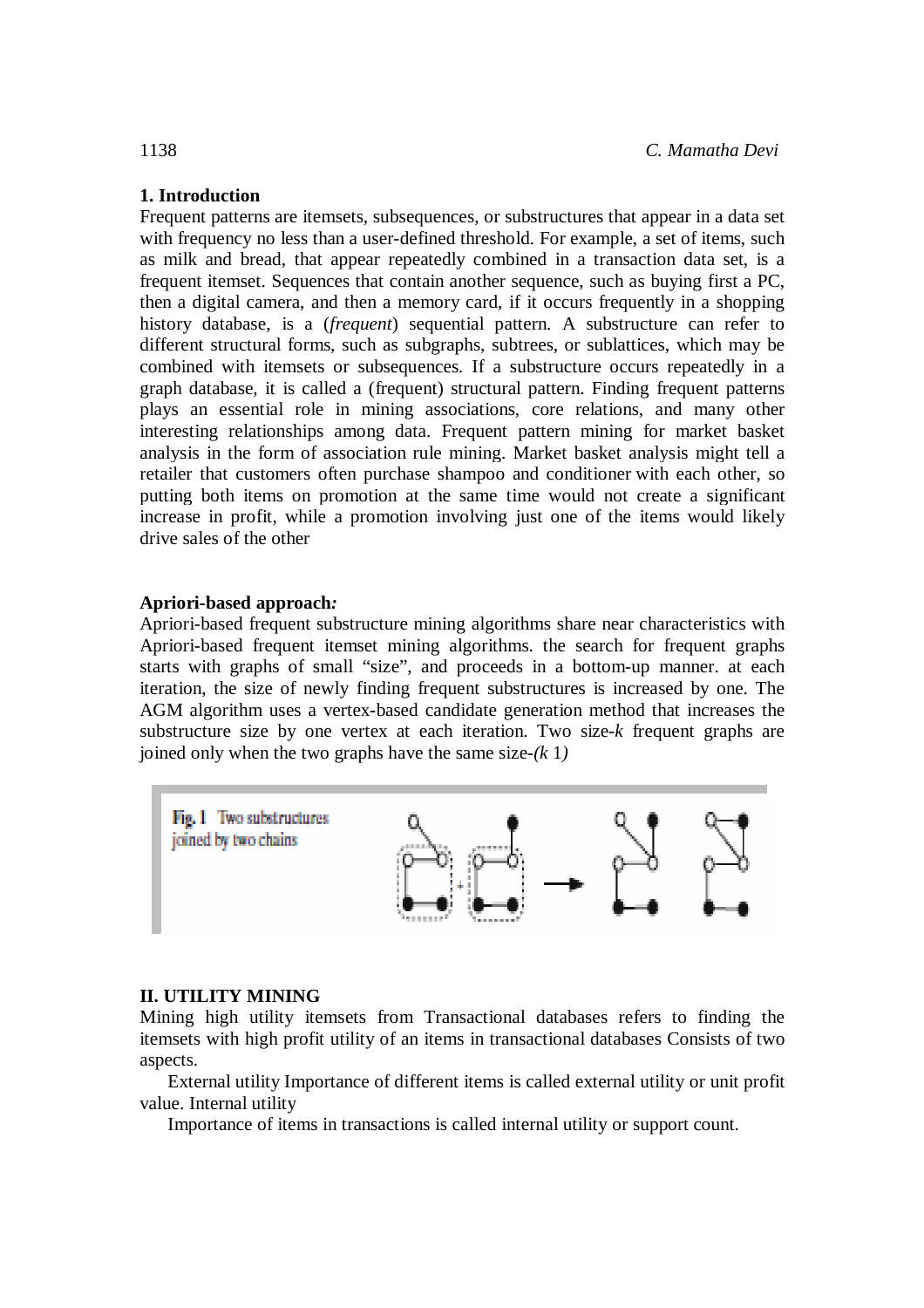**III. In this paper drawback of IHUP algorithm from transactional databases**  IHUP algorithm produce too many HTWUI since the overestimated utility calculated by TWU is too long. Such a number of HTWUIs will reduce the mining performance in substantially in terms of execution time and memory consumption and also if requires too many database scans for discovering the high utility itemsets. The problem of mining high utility itemsets from D is to find the complete set of the itemsets whose utilities are greater than or equal to min\_utility. in this paper propose a facilitate the mining performance and avoid scanning original database repeatedly, using a compact tree structure, named UP-tree. To maintain the information of transactions and high utility itemsets, four strategies are applied to minimize the overestimated utilities stored in the nodes of global UP-Tree. UP-Growth algorithm consists of three steps:1. Scan the database two times to construct a global UP-Tree with the strategy DGU and DGN.

Recursively generates potential high utility itemsets from global and local UP-Tree by UP-Growth with the strategy DLU and DLN.

Identify actual high utility itemsets from the set of PHUIs

There are several modules involved in finding high utility item sets from transactional databases. They are as follows

- 1) Data Collection
- 2) Calculation of TU and TWU Value
- 3) Construction of RTU and UP-Tree.
- 4) Construction of CPB for each item in Reorganized Transaction table and finding high utility item set

#### **3. 1 DATA COLLECTION**

The data has been collected A FAST ALGORITHM FOR MINING HIGH UTILITY ITEM SETS.

 $u(\lbrace A \rbrace, T_I) = 5*1=5$  item  $u(i_p, T_d) = q(i_p, T_d) \times p(i_p)$  Table 1: Transactional database

| <b>TID</b>     | <b>Transaction</b>                   | TU |
|----------------|--------------------------------------|----|
| T1             | (A, 1)(C, 1)(D, 1)                   |    |
| T2             | (A, 2)(C, 6)(E, 2)(G, 5)             | 27 |
| T <sub>3</sub> | (A, 1)(B, 2)(C, 1)(D, 6)(E, 1)(F, 5) | 30 |
| T4             | (B, 4)(C, 3)(D, 3)(E, 1)             | 20 |
| T5             | (B, 2)(C, 2)(E, 1)(G, 2)             |    |

#### **Table 2. Profit table**

| $-$<br>- 1011 |  |  |  |  |
|---------------|--|--|--|--|
|               |  |  |  |  |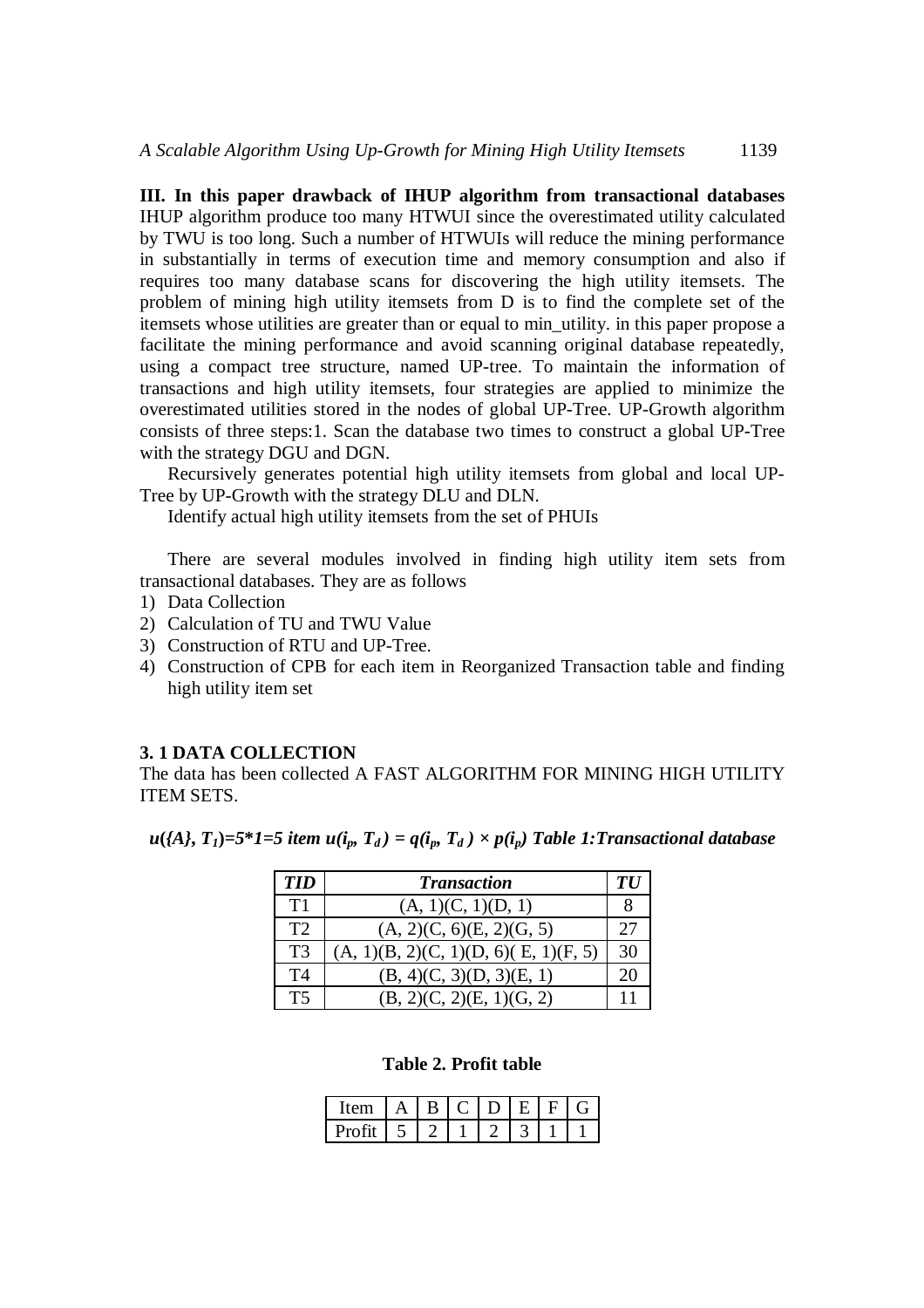# **4. 2 CALCULATION OFTU AND TWU VALUE:** *TWU***(***{AD}***)=***TU***(***T1***)+***TU***(***T3***)=***8***+***30=38*  $\mathit{TWU}(X) = \sum\nolimits_{X \in \mathcal{I}_s \land \mathcal{I}_s \in D} \mathit{TU}(T_a)$

| <b>Tem</b> | A |              | $\Box$ | Н.                        |        |     |
|------------|---|--------------|--------|---------------------------|--------|-----|
|            |   | $65 \mid 61$ |        | $96 \mid 58 \mid 88 \mid$ | $-301$ | 38. |

# **CONSTRUCTION OF RTU AND UP-TREE**

Two strategies are used for decreasing the overestimated utility of each item during the construction of Reorganized Transaction Table and a global UP-Tree.

### **Strategy 1: DGU**

Discarding Global Unpromising items and their actual utilities from transactions and transaction utilities of the database. Any ordering can be used such as the lexicographic, support or TWU order. Each new TU after cropping anti cropping items is called reorganized transaction utility denoted as RTU.

Reorganized Transaction table is created by using this new TU value and the items. that the subroutine of Insert\_Reorganized\_Transaction is given below. Reorganized Transaction Table is shown below

| TID | Reorganizationtransaction      | <b>RTU</b> |
|-----|--------------------------------|------------|
| T1' | (C, 1)(A, 1)(D, 1)             |            |
| T2' | $(C, 6)$ $(E, 2)$ $(A, 2)$     | 22         |
| T3' | (C, 1)(E, 1)(A, 1)(B, 2)(D, 6) | 25         |
| T4' | (C, 3)(E, 1)(B, 4)(D, 3)       | 20         |
| T5' | (C, 2)(E, 1)(B, 2)             |            |

**Table 2. 1:Reorganized Transactions and their RTUs**

# **Strategy 2: DGN**

Decreasing Global Node utilities for the nodes of global UP-Tree by actual utilities of descendant nodes during the construction of global UP-Tree. By applying strategy DGN, the utilities of the nodes that are closer to the root of a global UP-Tree are further reduced. Its subroutine is given below

UP-Tree is constructed byTwo steps:

- 1. Finding cropping items
- 2. Constructing UP-Tree

# **1. Finding cropping items**

Cropping items are found by comparing TWU values of each items to the minimum utility threshold value. After sorting the cropping items in the descending order header table was constructed. A table named header table is employed to facilitate the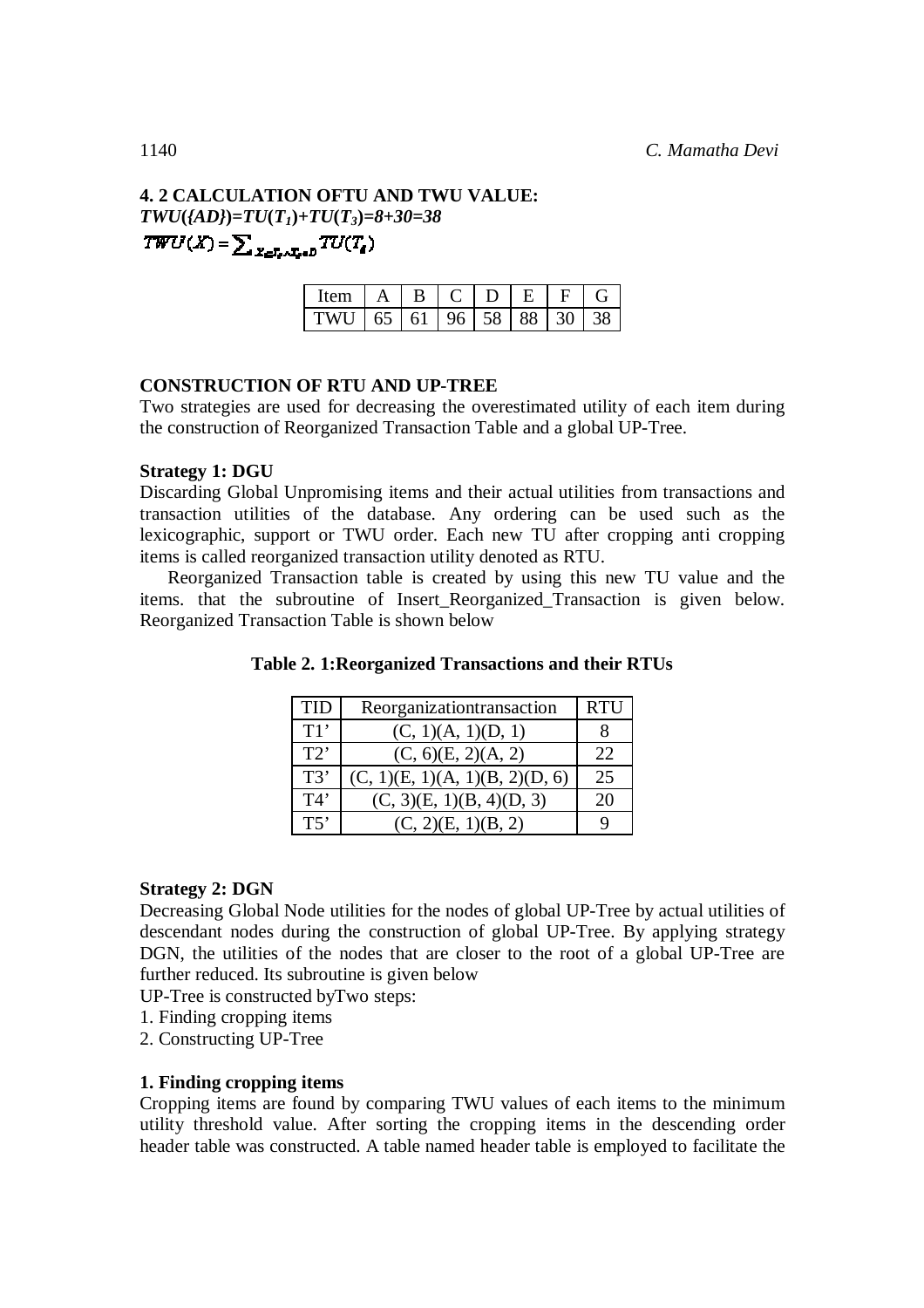traversal of UP-Tree. In header table, each entry records an item name, an overestimated utility, and a link.

# **2. Creating UP-Tree**

UP-Tree is using reorganized transactions with header table. An algorithm for creating UP-Tree is given below the construction of UP-Tree can be performed with two scans of the original data base. steps

# **First scan**

- 1. TU of each transaction is computed.
- 2. TWU of each single item is also gathering.
- 3. Discarding global unpromising items.
- 4. Unpromising items are removed from the transaction and utilities are eliminated from the TU of the transaction.
- 5. The remaining promising items in the transaction are sorted in the descending order of TWU.

# **Second scan**

Transactions are inserted into UP-Tree



Figuare 3: UP TREE applying by DGU DNN Strategies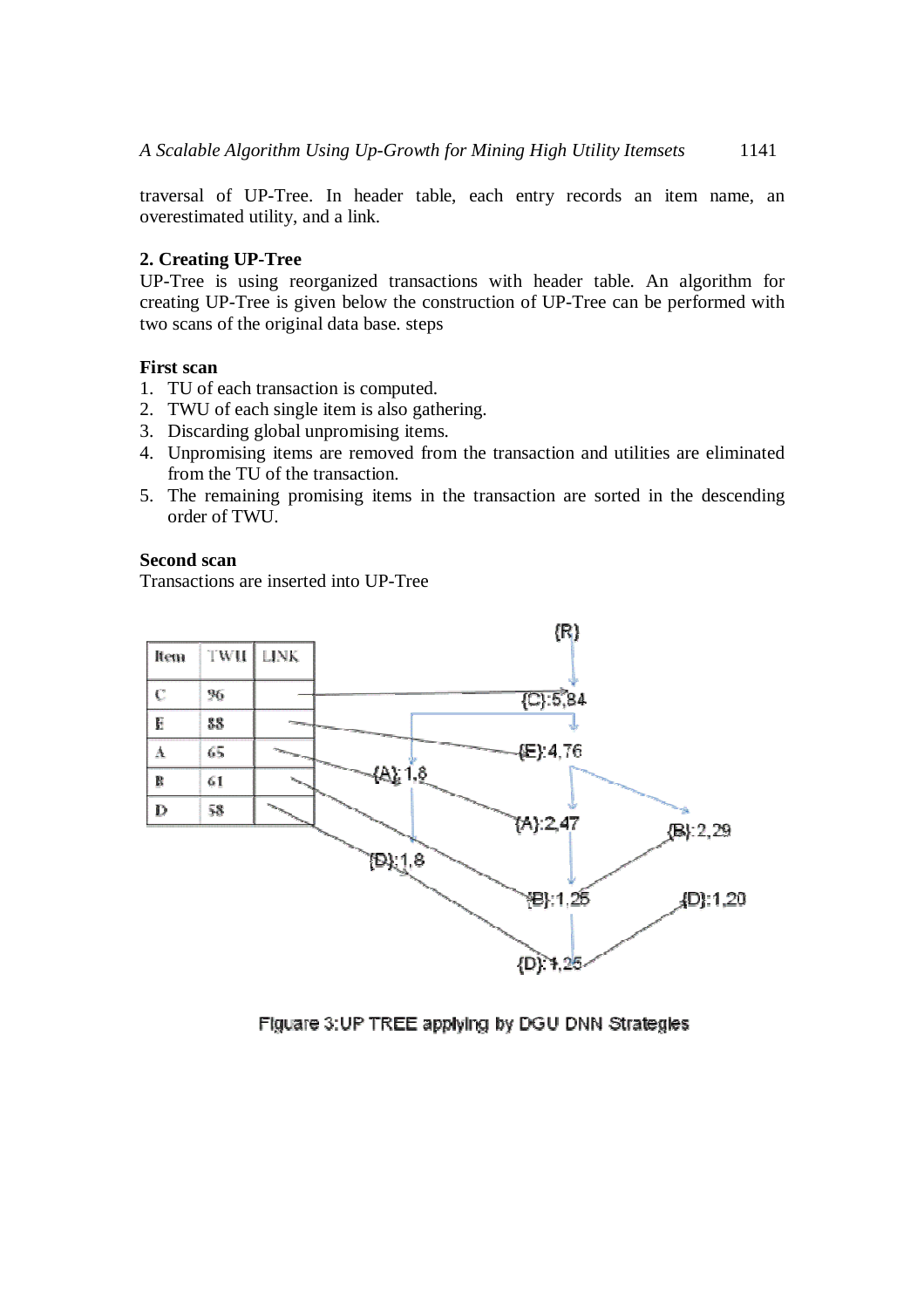| Path        | Reorganized path | supportcount   Path by DGU, DGN, DLU |
|-------------|------------------|--------------------------------------|
|             |                  |                                      |
| <b>BAEC</b> |                  |                                      |
| BEO         |                  |                                      |

Conditional tree for item B by using CPB-b after applying DLN is show

![](_page_5_Figure_3.jpeg)

(b) Four strategies

# **V. CONCLUSION**

This report proposed tree-based algorithm, called UP-Growth*,* for scalable mining high utility itemsets from databases. It developed four effective strategies, DGU, DGN, DLU and DLN, to reduce search space and the number of candidates for utility mining. High utility itemsets can be identified by scaning reorganized transaction. since there is no unpromising item in the reorganized transactions, I/O cost and execution time can be further reduced. Experiments show that our UP-Growth outperforms the state-of-the-art algorithm substantially and has a good scalability for large database. In particular, our UP-Growth is over 10, 000 times faster than existing algorithms when database contains lots of long transactions

# **References**

- [1] C. F. Ahmed, S. K. Tanbeer, B. -S. Jeong and Y. -K. Lee(2009), "Efficient tree structures for high utility pattern mining in incremental databases, " IEEE Transactions on Knowledge and Data Engineering, Vol. 21, Issue 12, pp. 1708- 1721.
- [2] R. Chan, Q. Yang and Y. Shen(2003), "Mining high utility itemsets, " in Proc. of Third IEEE Int'l Conf. on Data Mining, pp. 19-26.
- [3] C. H. Cai, A. W. C. Fu, C. H. Cheng and W. W. K(1998), "Mining Association Rules with Weighted Items, " in Proc. of the Int'l Database Engineering and Applications Symposium (IDEAS1998), pp.